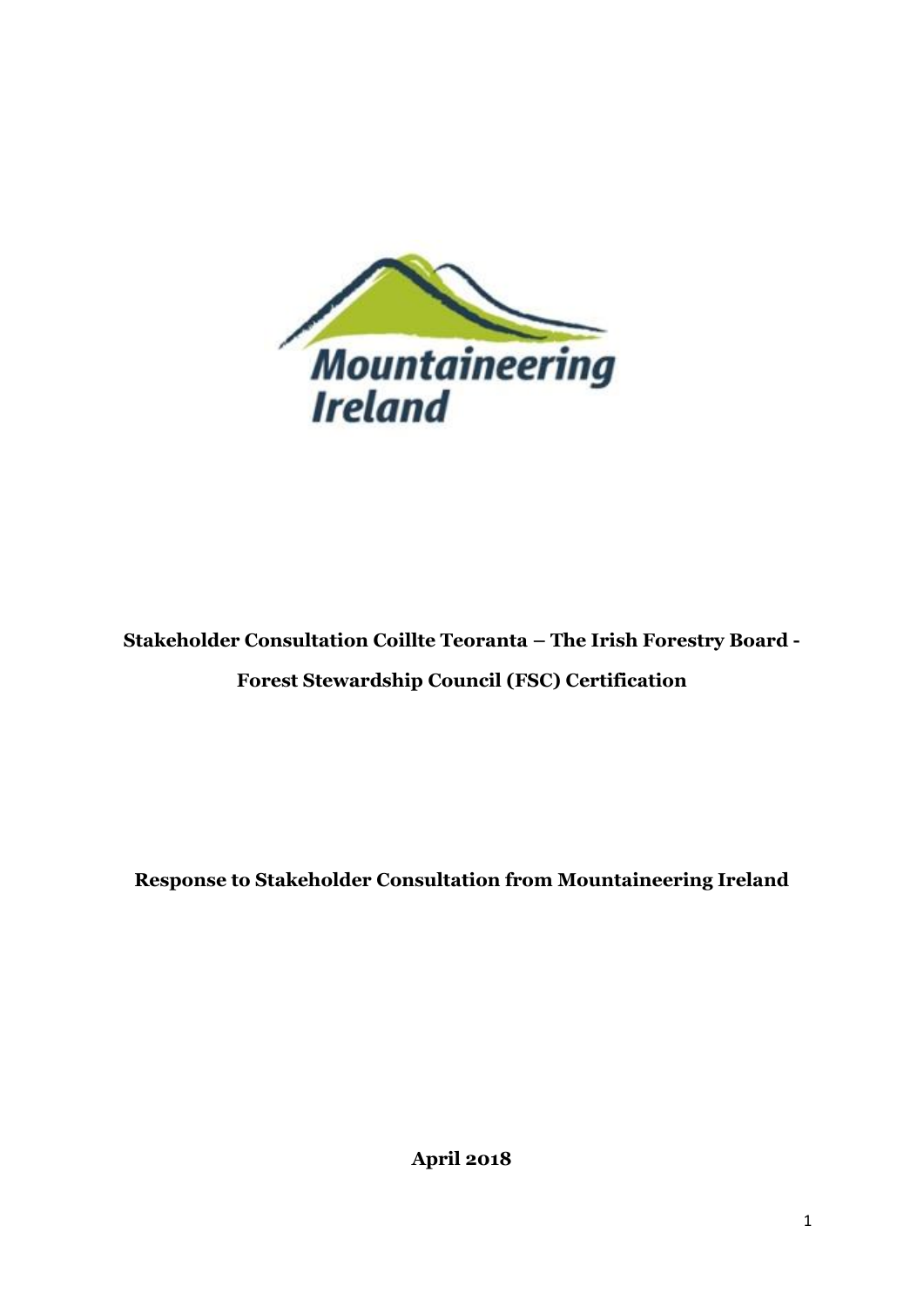#### **Introduction**

As the representative body for hillwalkers and climbers on the island of Ireland, Mountaineering Ireland gains benefit from and has an interest in the management of Coillte's forests.

Mountaineering Ireland is recognised as the National Governing Body for the sport of mountaineering by both Sport Ireland and Sport Northern Ireland. The term mountaineering refers to a wide spectrum of activities that includes rambling, hillwalking, rock and ice-climbing, bouldering and alpinism. Mountaineering Ireland has over 12,500 members, comprising 184 clubs and approximately 1570 individual members (December 2017).

This submission sets out a number of key points in relation to the management of Coillte's estate, we hope that this is helpful to the current stakeholder consultation and the forthcoming audit.

### 1. **Social & Environmental Panel: public participation**

In recent years Mountaineering Ireland has had representatives on six of Coillte's eight Social & Environmental Panels. Mountaineering Ireland has asked a number of times what is happening to the Social & Environmental Panels following Coillte's internal restructuring process in 2017, while there has been recent verbal feedback indicating that a new arrangement is proposed, no information has been received officially. The Social & Environmental Panels don't seem to have met since 2016. It is Mountaineering Ireland's position that there has been little attention paid to this area, and there is currently no clear mechanism for organisations or individuals who are interested and/or concerned to engage with Coillte in relation to each BAU or a woodland within that area.

If there is difficulty in recruiting and selecting representatives for Social & Environmental Panels, a suggestion would be for the Public Participation Network in each county to nominate individuals who are interested in participating in Coillte stakeholder panels. For example, during 2016-17 a Mountaineering Ireland member tried to become involved in the conservation of wildlife habitat in a wood in her local area and was willing to be nominated to the Social & Environmental Panel, but there have been no further developments since then. Recreation, alongside carbon sequestration, is an important element of forestry and public participation and engagement in local initiatives should therefore be secured. To this end, it would be interesting to see another report produced on the economic value of trails and forest recreation on Coillte's estate, as none have been produced since the Fitzpatrick Report of 2005. The data from this report relates to 2003, as that is when the study was commissioned –18 million visits per annum is still being quoted, yet the figure is 15 years old. It would be interesting to find what the current figures are for visits to Coillte forests so that the amenity value of Coillte's estate may be more accurate.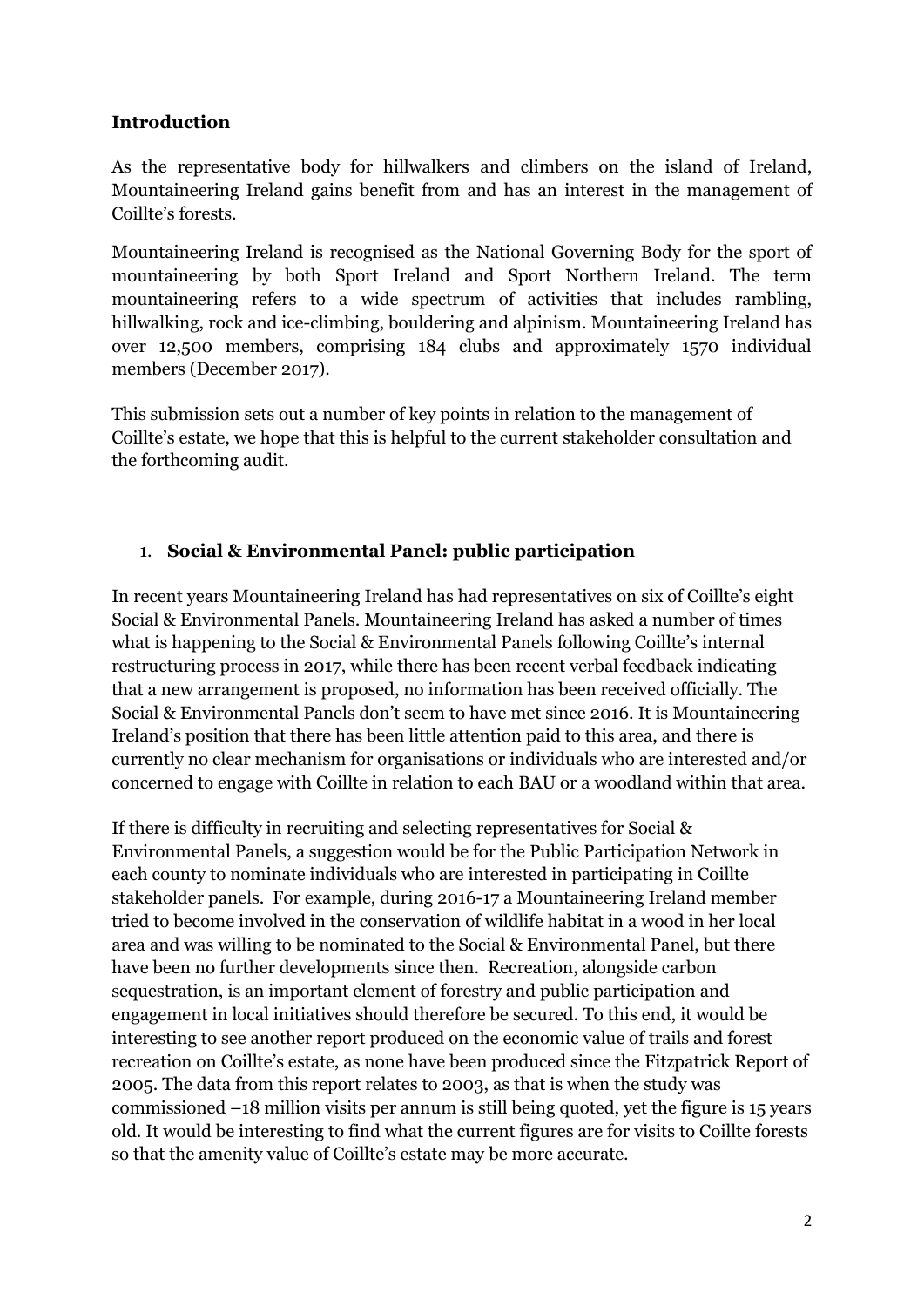#### 2. **Business Area Units**

Coillte's Business Area Units (BAUs) have been reduced from thirteen districts to six BAUs, and each BAU is now a very large area in which it seems impractical and unreasonable to expect individuals who sit on the Social & Environmental Panel to have knowledge and familiarity with the whole area. It also increases the likelihood of forest managers/Estate Management teams not seeing the local effects or changes which locals may, as they are now responsible for a vast and varied area.

### 3. **Native, Broadleaf and Deciduous Species**

The current Forestry Programme claimed to meet many of its environmental targets by increasing the cover of native woodland and native tree species within the Irish landscape. With about 10.5% of Ireland's land area under forest cover, blocks of nonnative conifers comprise about 75% of the national forest estate, of this 52.4% is made up of just one species, Sitka spruce (Forest Service, 2017). As a non-native species, Sitka spruce supports relatively low levels of biodiversity in Ireland. Mountaineering Ireland therefore welcomes the Department of Agriculture's announcement that the minimum percentage of broadleaves in each afforestation application has changed from 10% to 15% (2018) due to falling short of its obligation under the EU Commission for all planting to be 30% broadleaf species. Less than 2% of Ireland's land area is covered by what is termed native or semi-natural woodland, and much of this is highly fragmented (Cross & Collins, 2017). In the case of native woodland there is a need to increase its cover nationally for biodiversity and wildlife, for increased amenity value and better recreation experiences, and for the many ecosystem services that native woodlands provide as broadleaf species have longer rotation cycles.

# 4. **Upland areas, 'marginal' land and habitat to be protected**

## It is Mountaineering Ireland's vision that '**Ireland's mountain landscapes will be valued and protected as environmental, cultural and recreational assets'** (Mountaineering Ireland, 2017).

Much of the 'marginal' land designated for afforestation is in our uplands, however steeper land is prone to erosion, affecting water quality, particularly where fertilisation on steep catchments occurs (An Taisce, 2015). Unenclosed land, particularly where it is above 300m, should be conserved for its landscape and amenity value and its habitats. Wetlands provide carbon sequestration, and afforestation, with its associated drainage, on wetland or bog would not appear to contribute to climate change mitigation when considering net carbon storage, particularly due to the short cycle of planting and felling in commercial forestry largely consisting of Sitka spruce plantations.

An example of concern in relation to afforestation is Farbreaga, near Aughavannagh, Co. Wicklow where land was planted in December 2016, mainly with conifers, despite the location being a prospect of special amenity value for its view of Lugnaquillia Mountain (Wicklow County Council, 2010). The planting will obscure the general public's best view of Lugnaquillia from the south, decreasing the amenity value of the site. The same site has also been known since 2009 to host an important breeding colony of Marsh Fritillary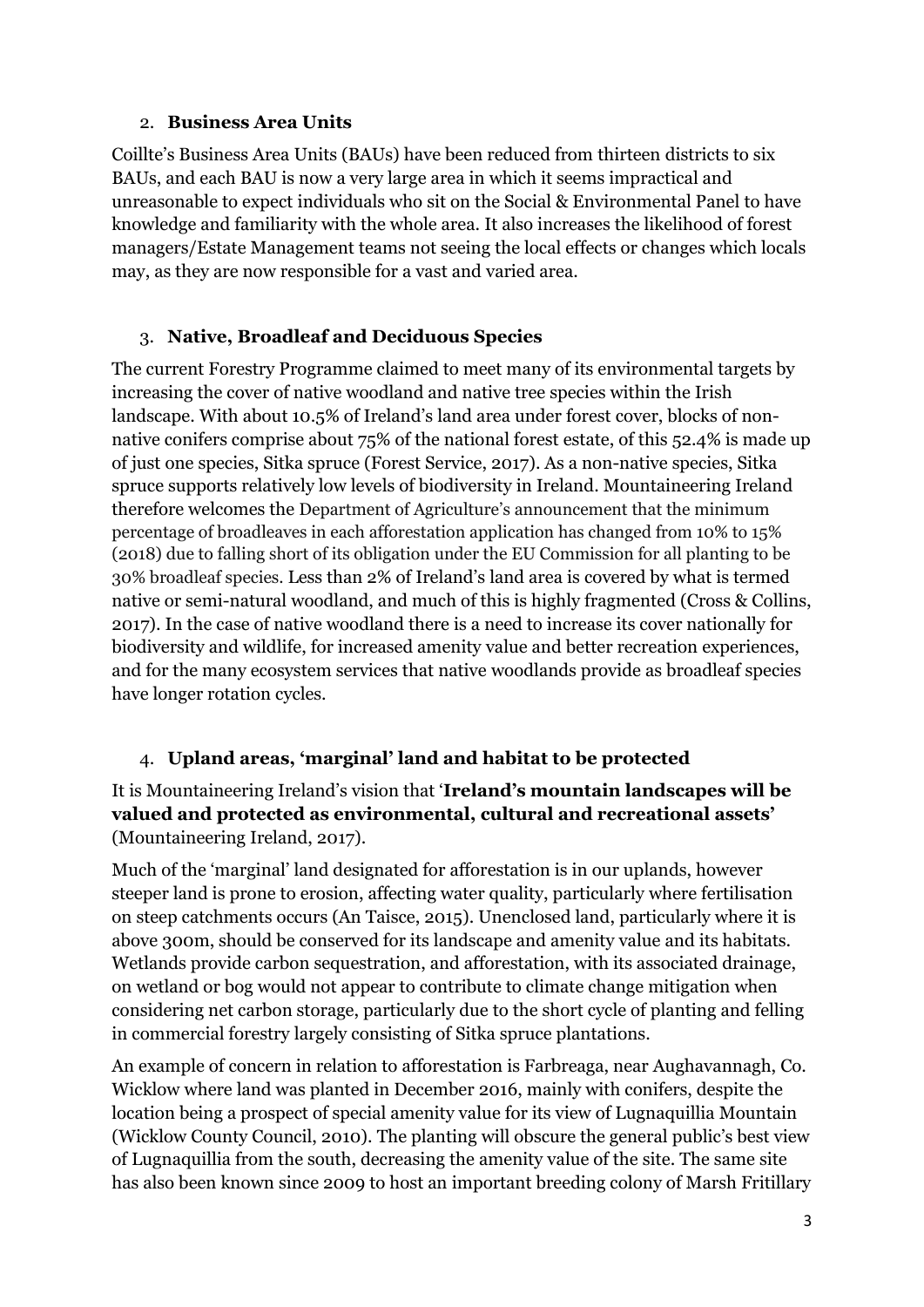butterfly, and was a wetland of national importance, confirmed in the first wetland survey of County Wicklow conducted in 2011. Communications with Coillte and the Forest Service suggest that all necessary procedures were followed, however the system is clearly failing. Landscapes and habitat of this quality should not be destroyed, not least for planting that may have no net benefit in terms of climate change mitigation. Mountaineering Ireland is concerned that the appropriate level of assessment is not being carried out prior to afforestation developments.

It is also important to consider Ireland's rich natural and cultural heritage. As many archaeological sites are found within forest sites, due regard should be given to heritage sites so that they are not damaged during felling or planting, or become overgrown.

# **5. Compliance and Monitoring**

Mountaineering Ireland is concerned that The Statement of Compliance with the Principles of Sustainable Forest Management (included in each Coillte Strategic BAU plan) does not come across as a convincing statement of compliance, and that it is not clear how compliance is being assessed. This was highlighted in Mountaineering Ireland's November 2015 response to Draft Strategic Plans for Coillte's eight Business Area Units (see attached). Mountaineering Ireland outlined several ways for compliance and monitoring to be strengthened. Coillte's response was that they feel the compliance statement is appropriate, the response included the following: *'Coillte produce a sustainability report, produced annually which outlines social parameters, such as the number of social & environmental panel meetings held annually and attendances at those meetings. Again, Coillte feel it unnecessary to duplicate reporting data which is already in the public domain.'* However as stated above, no Social & Environmental Panel has met since 2016 and no new Panels have been formed. Furthermore, Mountaineering Ireland has not been able to locate any Sustainability Report more recent than 2014 on the Coillte website.

# 6. **Off-road cycling and Mountain Bike activity**

Mountaineering Ireland asks that Coillte review its byelaws on off-road cycling and mountain bike (MTB) activity, particularly by allowing cycling on the robust network of forest roads in Coillte's estate. Due to current restrictions it's possible that MTB activity is being displaced onto fragile upland habitats. A relaxation of this policy would facilitate greater recreational enjoyment of Coillte's land and help to prevent further erosion and loss of biodiversity in Ireland's uplands.

# 7. **Access for responsible recreation**

As stated in our November 2015 submission, Mountaineering Ireland appreciates that Coillte operates an open access policy for walkers and pedestrian users, however, as became evident in 2012-2013 when the Government was considering the sale of Coillte's harvesting rights, this does not provide the public with certainty of access to this land into the future. It is Mountaineering Ireland's objective to secure a right of public access to publicly owned lands for responsible recreation (MI, 2014). Mountaineering Ireland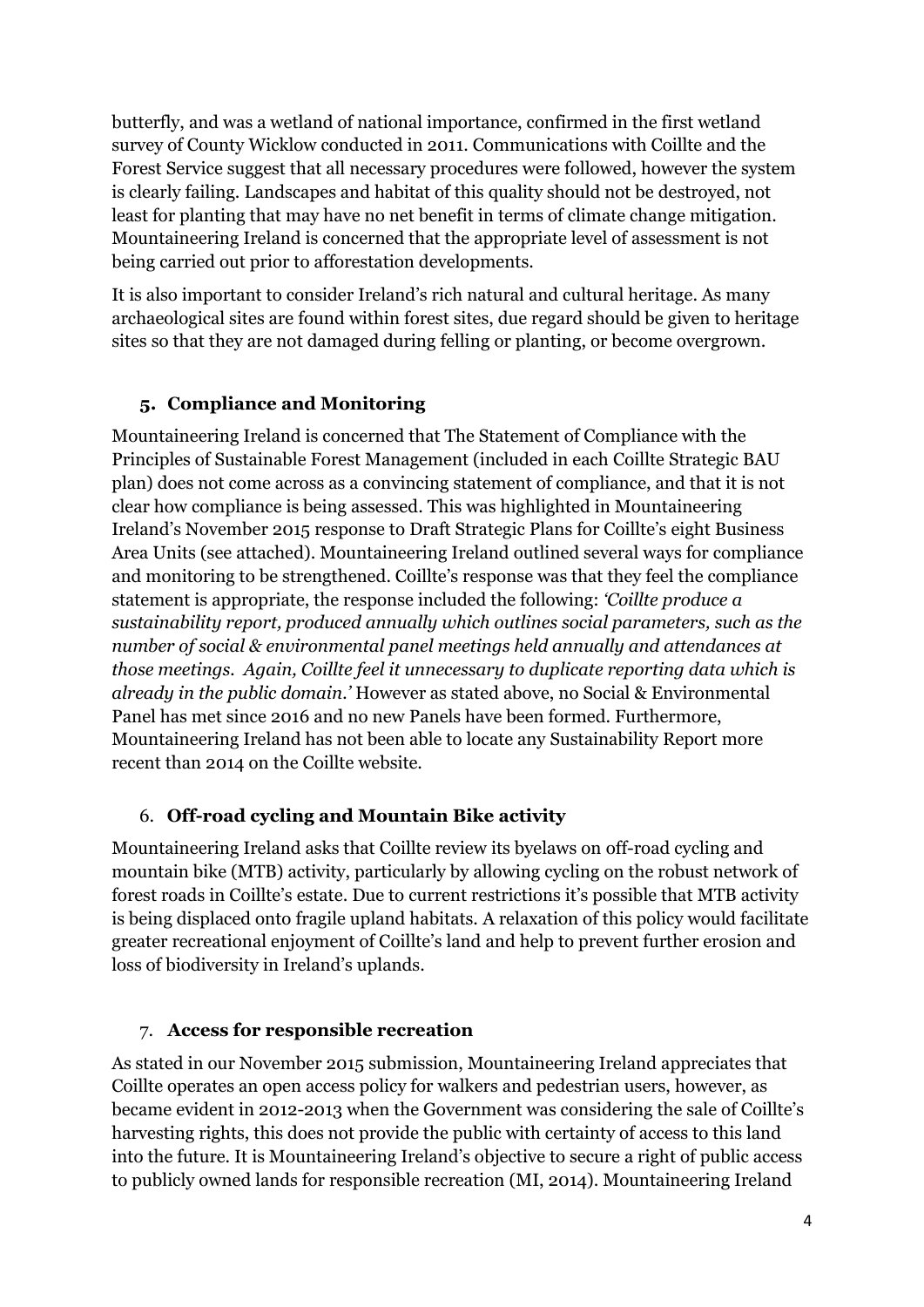asks that Coillte ensures certainty of public access for responsible recreation to this important State-owned land. As there is a lack of security regarding access to privatelyowned land for recreation it is important that access to State-owned forestry is secured, not least because of how these lands contribute to national policy objectives of health and wellness through increased physical activity and time in the outdoors. In Northern Ireland there is a public right of pedestrian access to forest land through the Forestry Act (NI) 2010. This may provide a model for the Republic of Ireland.

Coillte is rightfully seen as a leader amongst statutory bodies in Ireland in terms of its recreation policy and recreation management. Investment in the recreation team is urgently required to maintain this status, and also to uphold the quality of the recreation infrastructure that is in place on Coillte lands.

Indeed one of Coillte's own programmes in partnership with the HSE and Mental Health Ireland, is 'Woodlands for Health' a programme for mental health which engages patients in forest activities to enhance their quality of life. This found great success as a pilot project in Wicklow and is now being piloted in other areas (Coillte, 2017), Mountaineering Ireland is delighted to see the expansion of the programme through Get Ireland Walking.

Mountaineering Ireland would like to see a better system for managing felling and public access, whereby signage should be moved so it is positioned close to the area being felled rather than giving the impression the entire forest is closed to entry. We have been notified of cases where signs stated at the main entrance 'No Entry' in large forests. We have also been notified of signs that have been left up long after felling had finished, indicating that public access was not available.

Mountaineering Ireland is supportive of the Dublin Mountains Initiative's proposals for a different model of management for Coillte forests in the Dublin Mountains. The DMI mention that they are *'seeing increasing conflict between so-called normal forestry activity and increasing recreational activity'.* The DMI is calling for a change to Coillte's current clear-felling policy, the remit to Coillte that drives that policy, and also a reconsideration of the vision for the area. The rationale for this is that the amenity value of these forests is greater than the value of their commercial timber crop, and that strategically selected forests should be managed with public enjoyment as a priority.

### **Further information**

Mountaineering Ireland would be happy to elaborate on, or discuss, any of the ideas contained in this submission.

Please contact: Helen Lawless, Hillwalking, Access & Conservation Officer Mountaineering Ireland, Irish Sport HQ, National Sports Campus, Blanchardstown, Dublin15. Telephone: 01 6251115 E-mail: [helen@mountaineering.ie](mailto:helen@mountaineering.ie) Website: [www.mountaineering.ie](http://www.mountaineering.ie/)